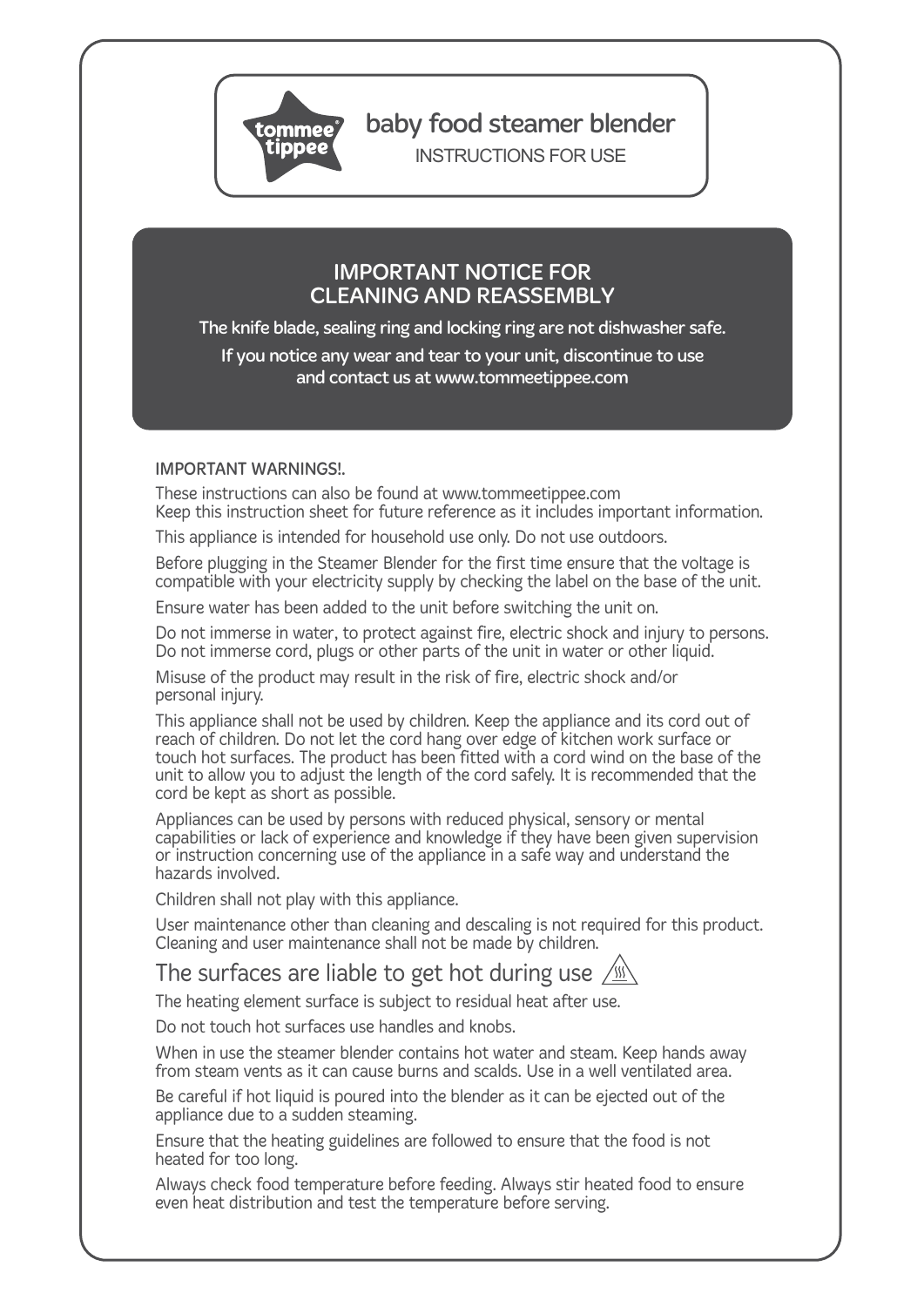Do not operate any appliance with a damaged cord or plug or after the appliance malfunctions or has been damaged in any manner. If the supply cord is damaged it must be changed by a qualified person in order to avoid a hazard.

Always use on a flat heat resistant surface.

Do not move appliance when in use.

Do not use any accessories other than those supplied with this appliance.

Always disconnect the appliance from supply if it is left unattended and before assembling, disassembling or cleaning. Switch off the appliance and disconnect from supply before changing accessories or approaching parts that move in use. Allow to cool before putting on or taking off parts and before cleaning the appliance.

Handle the knife blade carefully as it is extremely sharp. Care shall be taken when handling the sharp cutting blades, empty the bowl and during cleaning.

Before first use, before each use and after every use wash the bowl and lid in warm soapy water or use a dishwasher (top shelf only) and dry thoroughly. Wash the knife blade in warm soapy water and dry thoroughly. The knife blade is not dishwasher safe.

Do not fill above maximum fill level indicated on the product by Max, 500ml.

### Any questions? Visit our website www.tommeetippee.com

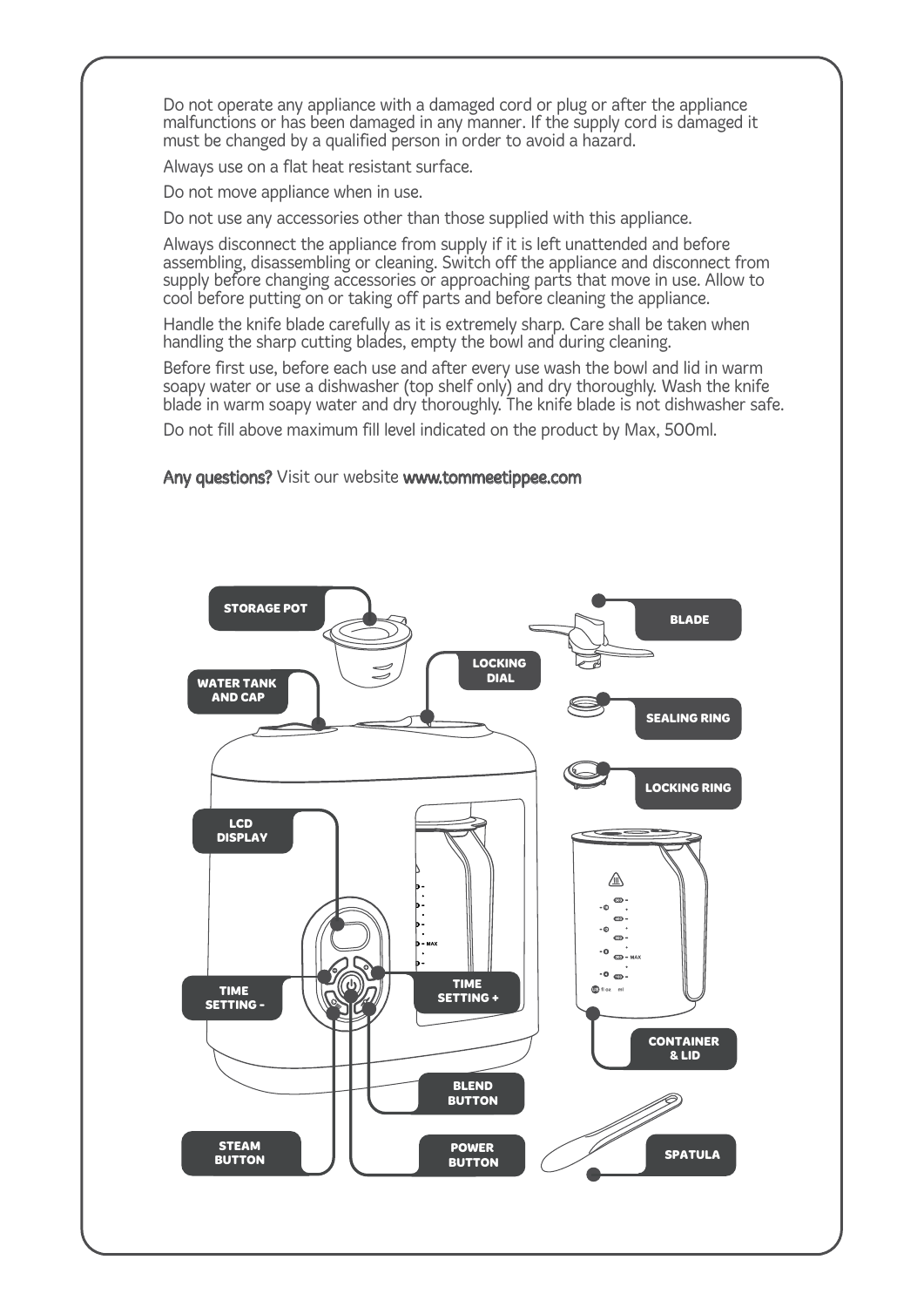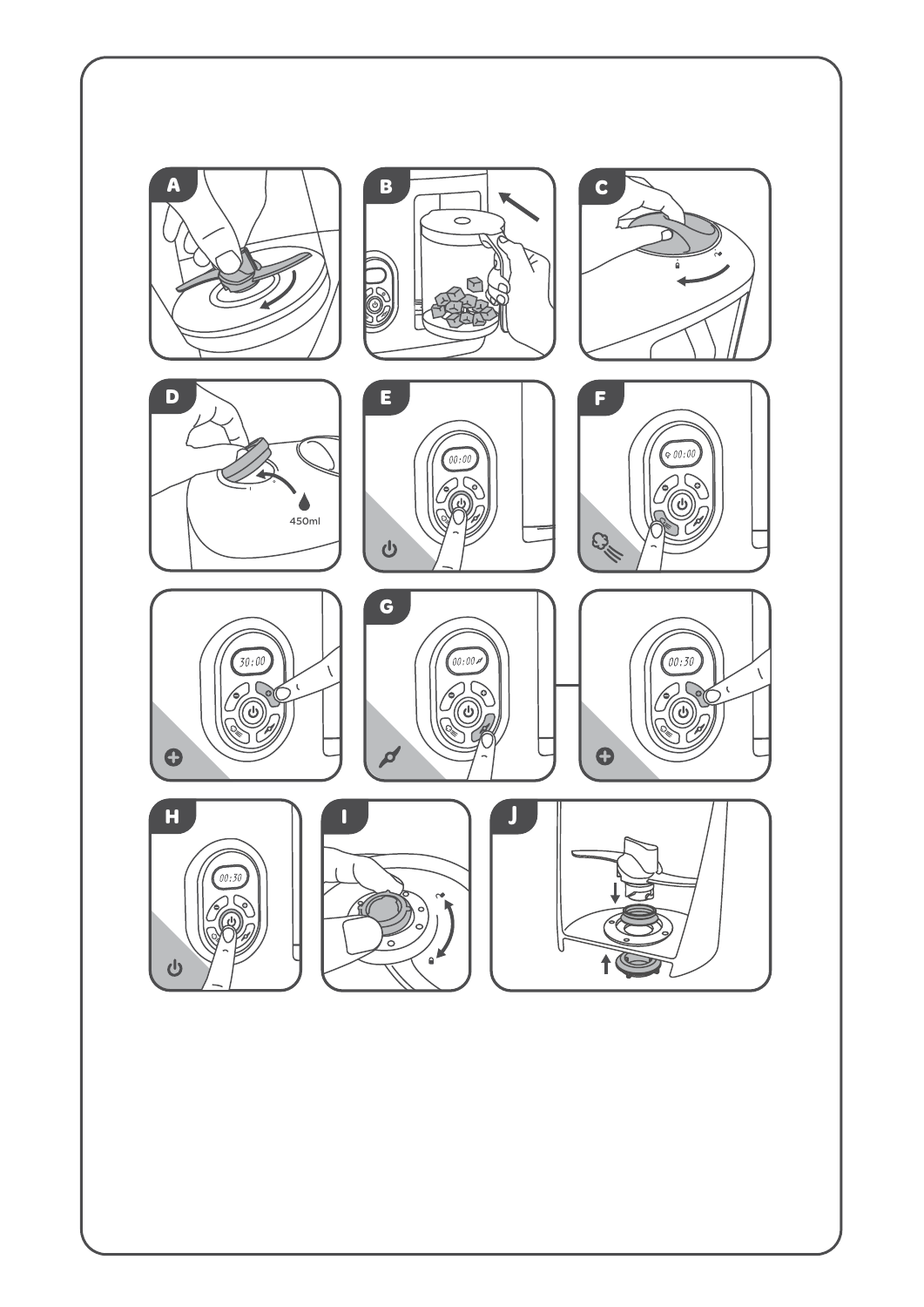#### **1. SETUP** Please refer to instructions leaflet before use and remember to clean and descale your unit regularly

1. Wash blade, container and lid in soapy water, dry and place unit on a clean, dry kitchen work surface. To remove blade, hold the blade tab inside the unit while turning the locking ring on the bottom of the container. (I) This will remove the locking ring and the blade will split into two parts. To re-assemble, reverse these steps.

**WARNING! Handle the knife blade carefully as it is extremely sharp. Care shall be taken when handling the sharp cutting blades, emptying the bowl and during cleaning.** 

Place container with lid on in unit and lock in place using the locking dial.  $(B + C)$ 

- 2. Fill water tank with 450ml of cold water and replace the cap. (D)
- 3. Plug unit into mains power supply, the power button LED will be flashing. Press the power button to turn on the unit. The power button LED will continue to flash and the LCD display will illuminate. (E)
- 4. Press the steam button and set the steam time to 30 minutes using the + buttons. (F)
- 5. Press the blend button and set the blend time to 30 seconds using the + buttons. (G)
- 6. Press the power button to start. (H)

The unit will now run the steam and blend cycle automatically.

7. When the cycle has finished the unit will beep, the LCD display will turn off and the power button will flash.

 Turn off at the power supply, unplug the unit and allow unit to cool completely. Unlock container and remove residual water and clean container following instructions in the cleaning section. Discard any remaining water from the water tank by tipping the unit sideways over a sink.

8. The unit is now ready to use.

#### **2. CLEANING AND DESCALING**

The descaling process will remove deposits of calcium and other minerals in the system that may affect its performance

#### CLEANING

Turn off at the power supply, unplug the unit and allow unit to cool down completely before cleaning. Before first use, before each use and after every use wash the container and lid in warm soapy water or use a dishwasher (top shelf only) and dry thoroughly. Wash the blade, sealing ring and locking ring in warm soapy water and dry thoroughly.

**PLEASE NOTE THE BLADE, SEALING RING AND LOCKING RING ARE NOT DISHWASHER SAFE.**

**WARNING! Handle the knife blade carefully as it is extremely sharp. Care shall be taken when handling the sharp cutting blades, emptying the bowl and during cleaning.** 

After every use wipe the entire base with a damp cloth but do not submerge in water.

Do not clean with abrasive cleaners or allow to come in to contact with solvents or harsh chemicals, damage could result.

#### DESCALING

We recommend carrying out the descaling process every 4-weeks. If you notice limescale earlier than 4-weeks, descaling may be required sooner. Living in a hard water area can produce limescale quicker than other areas. You can find out your water quality via your water provider. If descaling after a steam cycle allow unit to cool down completely before descaling.

- 1. Discard any remaining water from the water tank by tipping the unit sideways over a sink.
- 2. Pour in 250ml of white vinegar.
- 3. Leave for at least 30 minutes, or up to 24-hours depending on the extent of the limescale.
- 4. Pour the white vinegar liquid down the sink. Rinse the water tank with cool water to remove any build up that came loose as a result of the descaling process and pour liquid down the sink. You may like to repeat this process to remove any residual build up or white vinegar.
- 5. Follow instructions under 'Set up' to perform a final cleaning cycle.

You may need to repeat this process if you find that limescale is still present.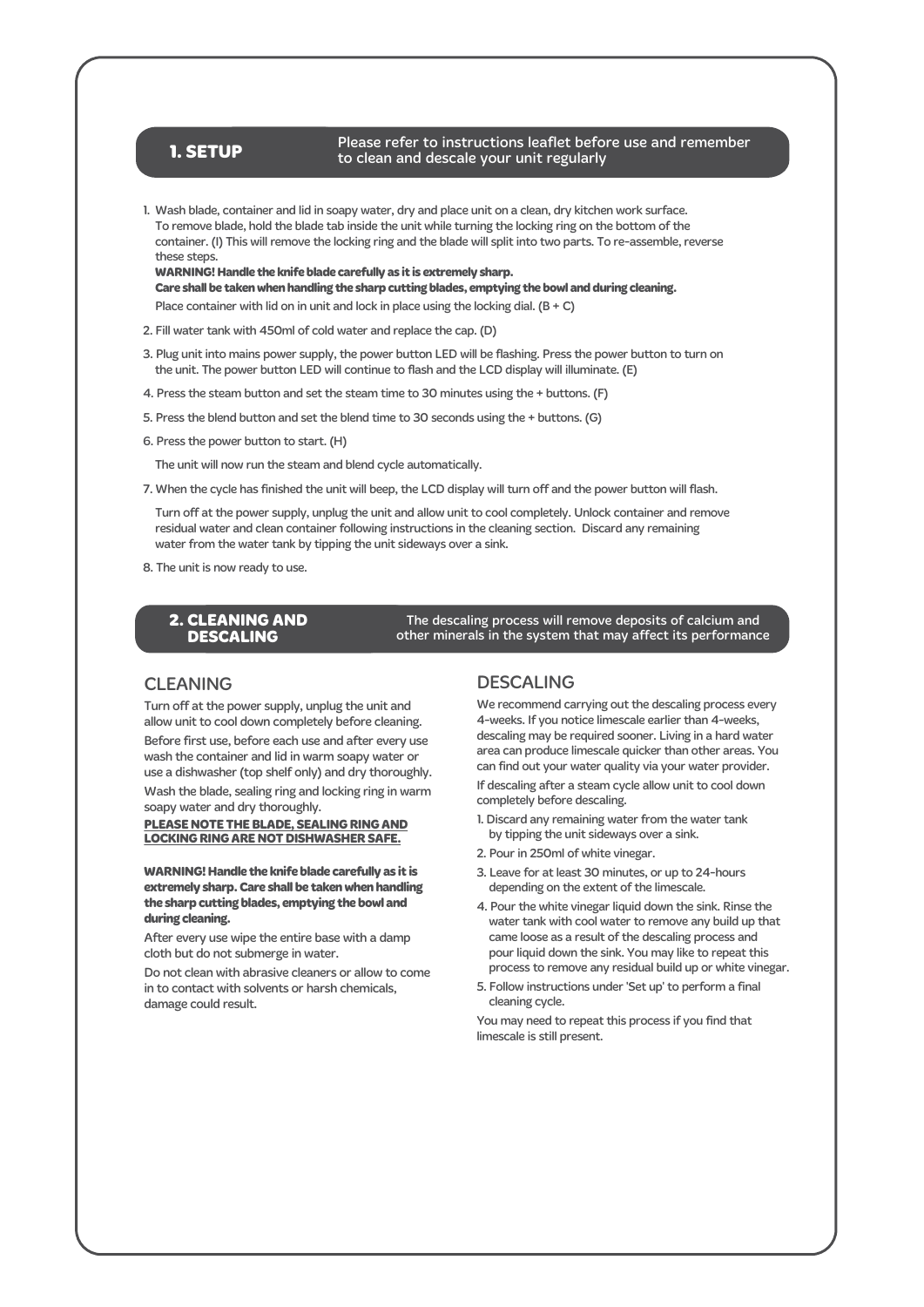# **3. USAGE** For your child's safety always check food temperature before feeding

This unit can steam and blend vegetables, fruits (peeled and cored/pips removed), meats and fish (with bones removed). All food must be diced into approximately 2-3cm cubes before being placed into the container for cooking. Cooking times can be found in these instructions and for recipes visit tommeetippee.com

- 1. Place unit on dry kitchen work surface. Place container with diced food in unit (B) and lock in place using the locking dial. (C) Steam no more than 200gms in one cycle. Fill water tank with 450ml of cold water and replace the cap. (D)
- 2. Plug unit into mains power supply, the power button LED will be flashing. Press the power button to turn on the unit. The power button LED will continue to flash and the LCD display will illuminate. (E)

#### 3. CYCLE OPTIONS

3.1 TO SET AN AUTOMATIC STEAM TO BLEND CYCLE:

 i. Press the steam button and set the steam time using the +/- buttons. Maximum steam time of 30 minutes. (F) ii. Press the blend button and set the blend time using the +/- buttons. Maximum blend time of 5 minutes. (G) iii. Press the power button to start. The unit will now run the steam and blend cycle automatically.

 When setting the automatic cycle, the blend time can be set first, but the unit will always start with the steam cycle first. During the automatic steam and blend cycle, the blades will rotate once every 2 minutes to move food around the container. **When cooking meat, it is extremely important to pause the unit every 10 minutes and stir food thoroughly. This is to ensure even cooking.**

The blend time can be set for 2, 4, 6, 8 or 10 seconds to control the texture of the food.

3.2 TO SET A STEAM ONLY CYCLE:

 i. Press the steam button and set the steam time using the +/- buttons. Maximum steam time of 30 minutes. (F) ii. Press the power button to start. The unit will now run a steam cycle.

 To remove blade, hold the blade tab inside the unit while turning the locking ring on the bottom of the container. (I) This will remove the locking ring and the blade will split into two parts.

 **WARNING! Handle the knife blade carefully as it is extremely sharp.** 

# **Care shall be taken when handling the sharp cutting blades, emptying the bowl and during cleaning.**

3.3 TO SET A BLEND ONLY CYCLE:

 i. Press the blend button and set the blend time using the +/- buttons. Maximum blend time of 5 minutes. (G) ii. Press the power button to start. The unit will now run a blend cycle.

The blend time can be set for 2, 4, 6, 8 or 10 seconds to control the texture of the food.

- 4. When the cycle has finished the unit will beep, the LCD display will turn off and the power button will flash. **During steaming water will collect in the container. In stage 1 weaning, where food consistency should be a smooth puree we recommend that you stir in this nutrient rich water. In later weaning stages, when thicker textures are required we would recommend removing some/all of this water depending on your baby's preference.** Leave unit to stand for 2mins before unlocking container and decanting food into storage. Take care when removing container and lid as steam may still be present and container hot to touch.
- 5. Turn unit off at the power supply and unplug the unit.

 Disassemble blade from the container and lid and wash all parts in warm soapy water. To remove blade, hold the blade tab inside the unit while turning the locking ring on the bottom of the container. (I) This will remove the locking ring and the blade will split into two parts. To re-assemble, reverse these steps.  **WARNING! Handle the knife blade carefully as it is extremely sharp.** 

 **Care shall be taken when handling the sharp cutting blades, emptying the bowl and during cleaning.** 

6. If preparing another batch of food straight away, make sure that you top up the water tank with more water.

# EXTRA FUNCTIONS

#### PAUSE

To pause while mid cycle, press and hold the steam button and blend buttons simultaniously for three seconds until the unit beeps. The power button will flash. This will pause the cycle indefinitely.The container can be removed during this time. Press the power button to continue the cycle.

#### **CANCEL**

To stop a cycle while mid cycle, press the power button for three seconds until unit turns off.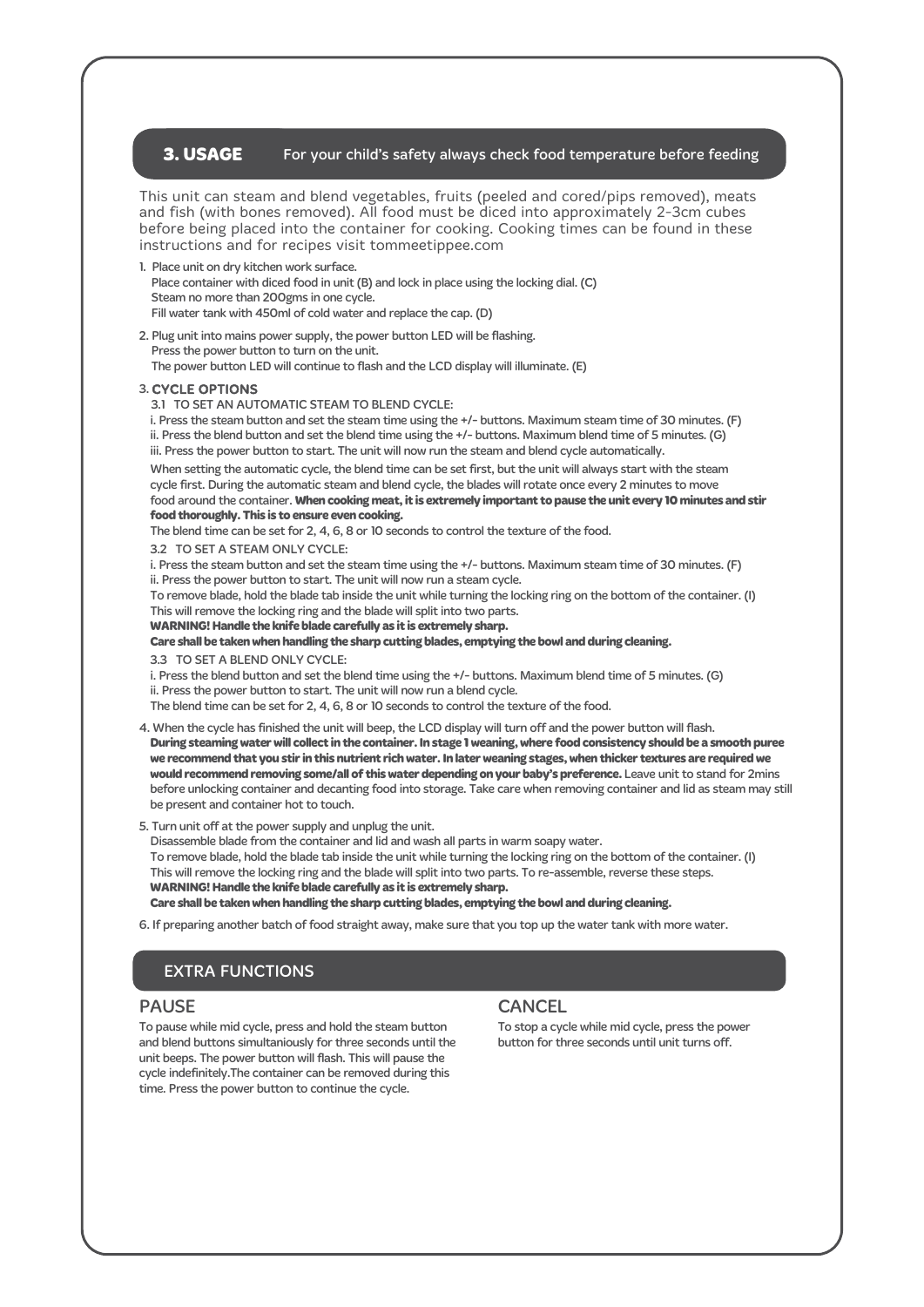#### **4. TROUBLESHOOTING**

- 1. Do not use the unit for anything other than the intended use.
	- This unit is not suitable for:
	- Cooking rice, noodles and pasta
	- Heating liquids, soup or water
	- Chopping hard ingredients such as ice cubes and sugar lumps
	- Cooking frozen foods
	- Defrosting and reheating food or keeping food warm
	- Heating baby food jars
- Heating bottles

2. Do not use before water tank is filled with water, unless using the blend only cycle.

- 3. During the automatic steam and blend cycle, the blades will turn to circulate the food. The unit is designed to do this and is a normal part of cycle.
- 4. Once a steam and blend, steam only or blend only cycle has been set, if the container has not been assembled correctly and the power button is pressed to start a cycle, a continuous beep will sound.
- 5. The unit will not start operating if the lid is not placed on the container before locking into place.
- 6. If the container is loosened or removed from the unit during a cycle, it will automatically stop and a beep will sound for 10 seconds. The cycle will be paused and the appliance will return to standby state until the container is put back and fixed in place, to continue the cycle, press the power button.
- 7. In the unlikely event that the water tank boils dry during steaming, the unit will beep, stop automatically and display 'E001' on the LCD display. If this occurs, start a new cycle and replace the food. Unplug the unit, allow unit to stand for 2 minutes before filling the water tank with 450ml of cold water. Re-set cycle following the instructions in the usage section.
- 8. Quickly set the timer by holding down the + and buttons.
- 9. If you find that your machine is not working as efficiently as it was, we would recommend carrying out the descaling process as there may be a build-up of limescale.

Model number: 1120. Voltage: 220-240V~ 50/60Hz 630W. Copyright © Jackel International Limited 2015-17. Jackel International Limited trading as Mayborn Group

Northumberland Business Park West

Cramlington Northumberland

NE23 7RH, UK

TOMMEE TIPPEE is a registered trademark of Jackel International Limited. Jackel International Limited retains all intellectual property rights to this product, packaging and printed or electronic media including all two and three dimensional designs, graphic images, logos and text. Jackel International Limited is incorporated in England and Wales under company number 01894022.

Any manufacture, publication, copying, hiring, lending and reproduction of any materials is strictly prohibited and constitutes infringement.

International patent applications pending.



Information on the disposal for Waste Electrical & Electronic Equipment (WEEE) This symbol on the products and accompanying documents means that used electrical and electronic products should not be mixed with general household waste. For proper disposal for treatment, recovery and recycling, please take these products to designated<br>collection points where they will be accepted on a free of charge basis. In some countries you may be abl your products to your local retailer upon the purchase of a new product. Disposing of this product correctly will help<br>you save valuable resources and prevent any possible effects on human health and the environment, which

inappropriate waste handling. Please contact your local authority for further details of your nearest collection point for WEEE.<br>Penalties may be applicable for the incorrect disposal of this product in accordance with nat The product is fitted with a BS 1363 mains plug containing a 13A fuse. If it ever becomes necessary to replace the fuse, only use fuses that<br>are marked BS 1362, and rated at 13A. In the unlikely event that this plug is not – EARTH. BLUE – NEUTRAL. BROWN – LIVE As these colours may not correspond with the coloured markings sometimes used to identify<br>the terminals in the plug, connect as follows. The wire coloured GREEN AND YELLOW must be conn the earth symbol or coloured GREEN or GREEN AND YELLOW. The wire coloured BLUE must be connected to the terminal marked N or coloured BLACK. The wire coloured BROWN must be connected to the terminal marked L or coloured RED. If you are in any doubt about how to wire a plug or replace a fuse safely, consult a qualified electrician.